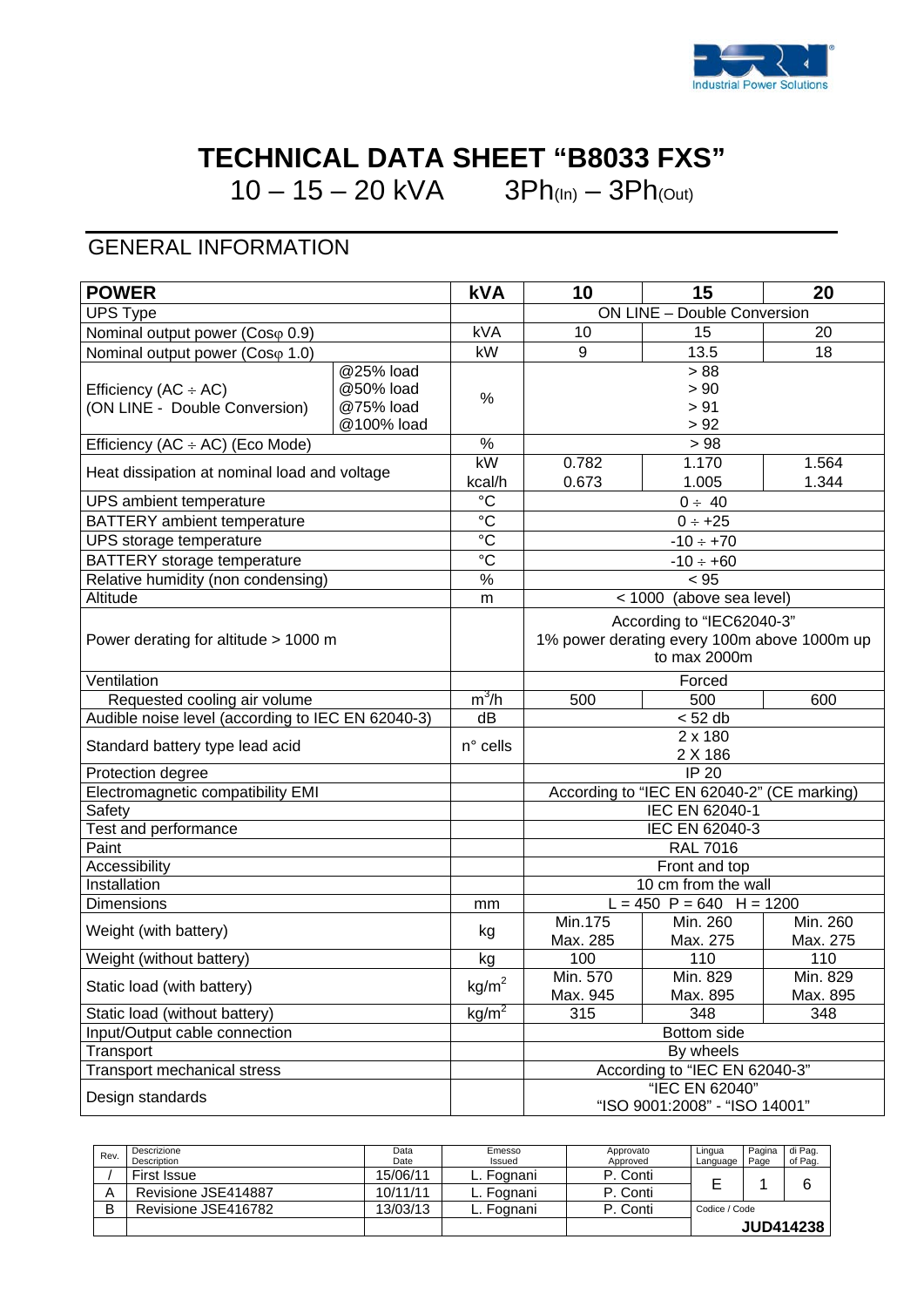| l Free contact interface          | On request                                                   |
|-----------------------------------|--------------------------------------------------------------|
| l Serial communication interface  | Standard: RS232 - USB<br>Optional: RS485 (ModBus protocol)   |
| Parallel configuration (optional) | Up to $5+1$ (Redundant parallel)<br>Up to 6 (Power parallel) |

# BLOCK DIAGRAM



- 1. Input mains (separate for by-pass and rectifier)
- 2. Rectifier and battery charger
- 3. Maximum internal battery: 3,3Ah, 7,2Ah and 9Ah 60 or 62 batteries
- 4. Optional external battery
- 5. Inverter
- 6. Emergency line (by-pass with backfeed contactor)
- 7. Inverter (SSI) and by-pass (SSB) static switch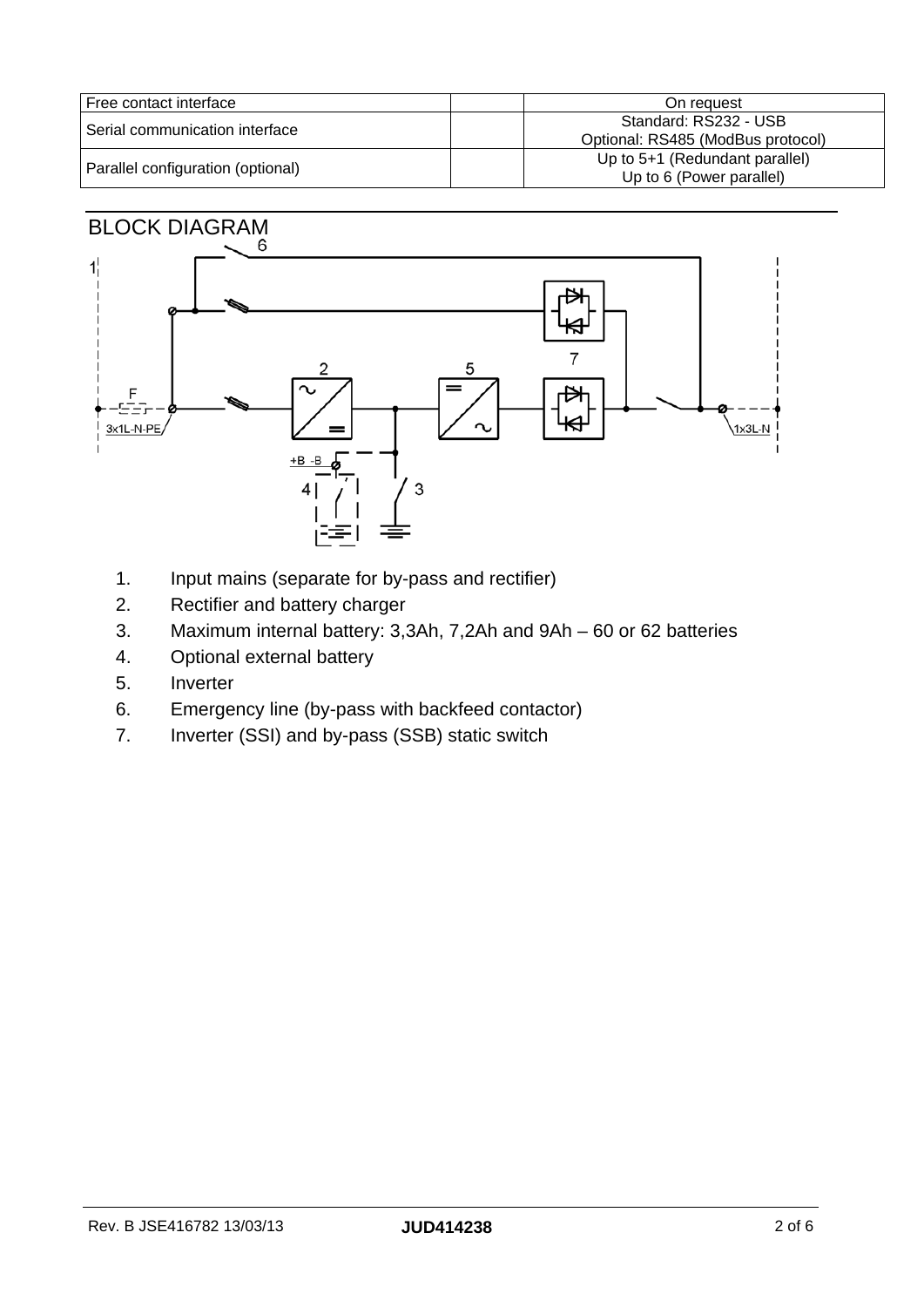#### UPS INPUT: RECTIFIER AND BATTERY CHARGER

| <b>POWER</b>                                    |            | <b>kVA</b> | 10                            | 15   | 20 |
|-------------------------------------------------|------------|------------|-------------------------------|------|----|
| Input                                           |            |            | Three-phase + Neutral         |      |    |
| Nominal input voltage range                     |            | Vac        | 400                           |      |    |
|                                                 |            | %          | $-20/+15$                     |      |    |
| Input frequency range                           |            | Hz         | $50 - 60$                     |      |    |
|                                                 |            | %          | $\pm 5$ / $\pm 10$ adjustable |      |    |
| Input power factor                              |            |            | > 0.99                        |      |    |
|                                                 | @25% load  |            |                               | 13 < |    |
| Input current THD at nominal voltage            | @50% load  | $\%$       | 7 <                           |      |    |
| and THDV $< 0.5\%$                              | @75% load  |            | 5 <                           |      |    |
|                                                 | @100% load |            | 3 <                           |      |    |
| DC output voltage accuracy                      |            | $\%$       | $+/- 1%$                      |      |    |
| DC output voltage ripple                        |            | $%$ rms    | 2% rms                        |      |    |
| Battery recharging characteristic               |            |            | <b>IU (DIN 41773)</b>         |      |    |
| Maximum recharging current<br>- at nominal load |            | A          | 6                             | 10   | 6  |
| Bridge rectifier type                           |            |            | <b>IGBT PFC</b>               |      |    |
| Input protection                                |            |            | Fuses                         |      |    |
| Inrush input current                            |            | A          | < maximum nominal current     |      |    |
| Earth leakage current                           |            | mA         | < 22                          |      |    |
| Nominal current absorbed from mains             |            | A          | 14                            | 21   | 26 |
| (at nominal load and battery charged)           |            |            |                               |      |    |
| Maximum current absorbed from mains (at nom.    |            |            |                               |      |    |
| Load, max. recharging current and nominal input |            | A          | 21                            | 28   | 35 |
| voltage)                                        |            |            |                               |      |    |
| Settable walk-in                                |            | sec        | Sectable from 5" to 30"       |      |    |
| Settable hold-off                               |            | sec        | Sectable from 1" to 300"      |      |    |

### **BATTERY**

| <b>POWER</b>                                                | <b>kVA</b> | 10                                     | 15                   | 20 |
|-------------------------------------------------------------|------------|----------------------------------------|----------------------|----|
| Maximum internal battery                                    |            | 60 or 62 batteries 3,3AH - 7,2AH - 9AH |                      |    |
| Standard type                                               |            | Maintenance free                       |                      |    |
| Cells number (settable)                                     |            | 2x180 or 2x186                         |                      |    |
| Floating voltage at 25°C (settable)                         | Vdc        | 2x406 or 2x418                         |                      |    |
| Minimum battery discharge voltage                           | Vdc        |                                        | Settable             |    |
| Inverter input power (at nominal load)                      | kW         | 9.5                                    | 14.3                 | 19 |
| Inverter input current<br>(at nominal load and minimum Vdc) | Α          | 13.5                                   | 20.5                 | 27 |
| Battery Protection (external to the UPS)                    |            | <b>Fuses</b>                           |                      |    |
| <b>Battery Test</b>                                         |            |                                        | Included as standard |    |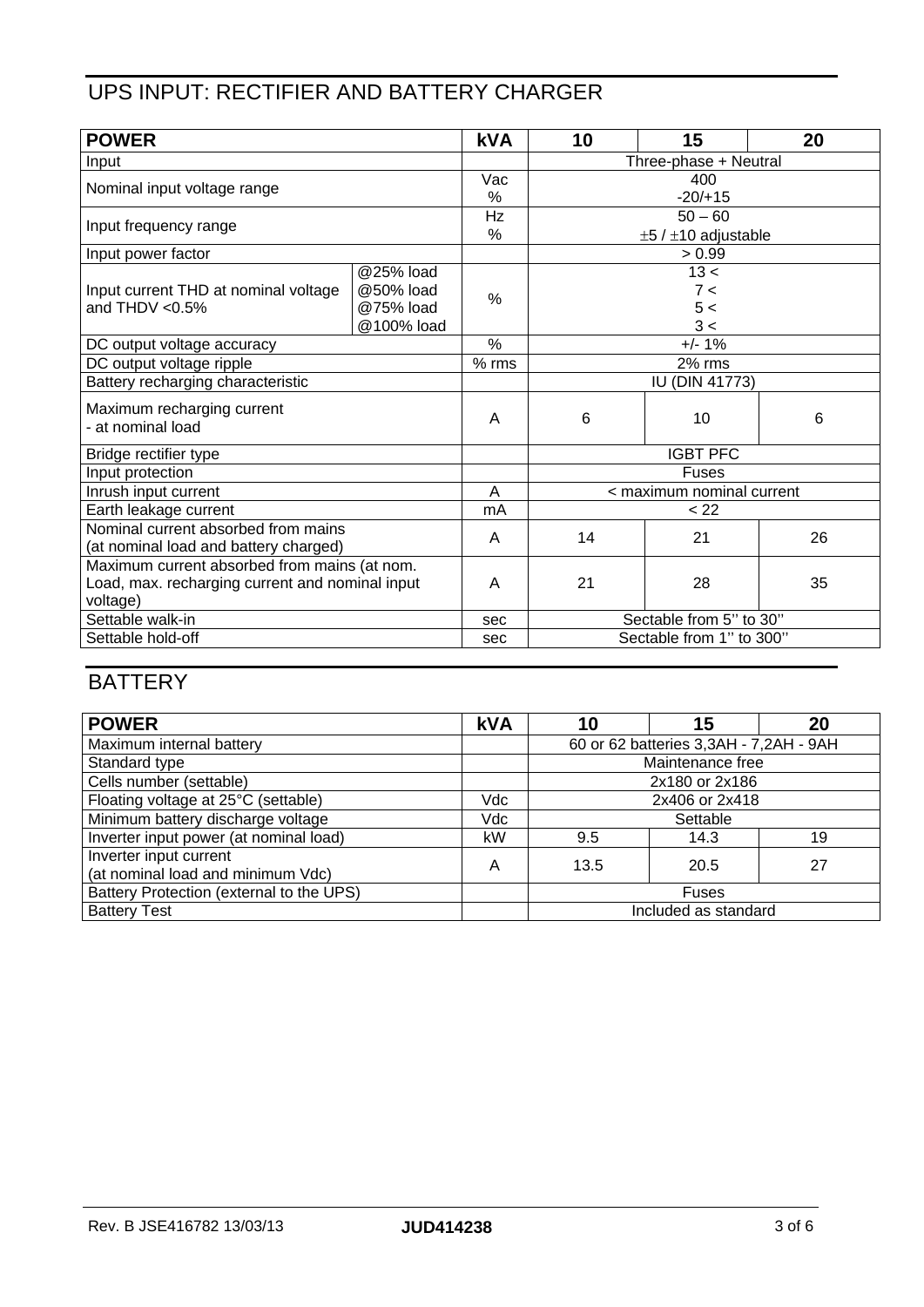#### UPS OUTPUT: INVERTER

| <b>POWER</b>                                     | <b>kVA</b>      | 10                                                                   | 15                             | 20 |
|--------------------------------------------------|-----------------|----------------------------------------------------------------------|--------------------------------|----|
| <b>Inverter Bridge</b>                           |                 | Modular IGBT (transformerless)                                       |                                |    |
| Nominal output power (Coso 0.9)                  | <b>kVA</b>      | 10                                                                   | 15                             | 20 |
| Nominal output power (Coso 1.0)                  | kW              | 9                                                                    | 13.5                           | 18 |
| Efficiency ( $DC \div AC$ )                      | $\%$            |                                                                      | > 95                           |    |
| Output                                           |                 |                                                                      | Three-phase + Neutral          |    |
| Nominal output voltage (selectable)              | Vac             |                                                                      | 380-400-415                    |    |
| Output voltage stability                         |                 |                                                                      |                                |    |
| - Static (balanced Load)                         | $\%$            |                                                                      | ±1                             |    |
| - Static (unbalanced Load)                       | $\%$            |                                                                      | ±2                             |    |
| - Dynamic (step load 20%÷100%÷20%)               | $\%$            |                                                                      | ± 5                            |    |
| - Output voltage recovery time (after step load) | ms              |                                                                      | < 20                           |    |
| - IEC EN 62040-3                                 |                 |                                                                      | Class 1                        |    |
| Output frequency (selectable)                    | $\overline{Hz}$ |                                                                      | $50 - 60$                      |    |
| Output frequency stability                       |                 |                                                                      |                                |    |
| - Free running quartz oscillator                 | Hz              |                                                                      | ± 0,001                        |    |
| - Inverter sync. with mains                      | Hz              |                                                                      | $\pm 2$ (other on request)     |    |
| - Slew rate                                      | Hz/s            |                                                                      | ±1                             |    |
| Nominal Output Current (@ 400 Vac output)        |                 |                                                                      |                                |    |
| - Coso 0.9 (leading and lagging)                 | A               | 15                                                                   | 22                             | 29 |
| - Coso 1 (purely resistive load)                 |                 | 13.5                                                                 | 20                             | 25 |
|                                                  |                 |                                                                      | 125% for 10 min                |    |
| Overload capability                              |                 |                                                                      | 125%/150% for 30 sec           |    |
|                                                  |                 |                                                                      | >150% for 10 sec               |    |
| Short circuit current                            | A               | 24                                                                   | 36                             | 46 |
|                                                  |                 | Elect. short circuit protection, current limited at<br>above values. |                                |    |
| Short circuit characteristic                     |                 |                                                                      |                                |    |
|                                                  |                 |                                                                      | Automatic stop after 5 seconds |    |
|                                                  |                 |                                                                      |                                |    |
| Selectivity                                      |                 | Within 1/2 cycle (Fuse GL 20% In)                                    |                                |    |
| Output waveform                                  |                 |                                                                      | Sinusoidal                     |    |
| Output harmonic distortion                       |                 |                                                                      |                                |    |
| - Linear Load                                    | $\frac{0}{0}$   |                                                                      | < 1                            |    |
| - Non Linear Load                                |                 |                                                                      | < 5                            |    |
| - IEC EN 62040-3                                 |                 |                                                                      | Fully compliant                |    |
| Max crest factor without derating                |                 |                                                                      | 3:1                            |    |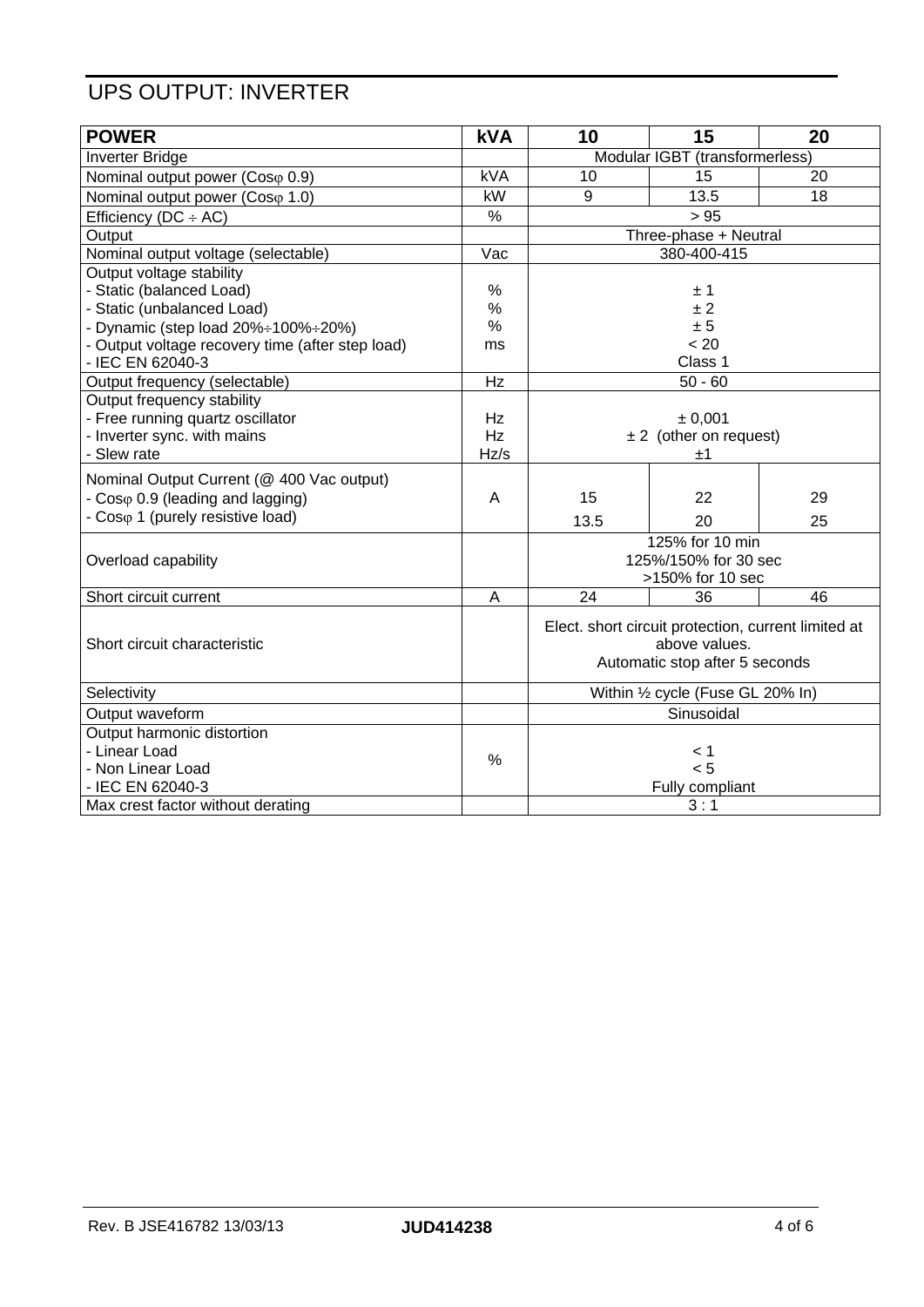### UPS OUTPUT: BY PASS

| Automatic static by-pass                           |     | Electronic thyristor switch                                                                                  |
|----------------------------------------------------|-----|--------------------------------------------------------------------------------------------------------------|
| Protection                                         |     | Fuses                                                                                                        |
| <b>Bypass</b>                                      | Vac | Three-phase + Neutral                                                                                        |
| Nominal Voltage (selectable)                       | Vac | $380 - 400 - 415$                                                                                            |
| Range                                              | %   | ±10                                                                                                          |
| Nominal Frequency (selectable)                     | Hz  | 50-60                                                                                                        |
| Range                                              | %   | $\pm$ (1÷5) $\pm$ 10 adjustable                                                                              |
| Transfer mode                                      |     | Without break                                                                                                |
| Transfer inverter $\rightarrow$ automatic bypass   |     | In case of :<br>- Short circuit<br>- Battery end of discharge<br>- Inverter test<br>- Inverter not operating |
| Retransfer automatic bypass $\rightarrow$ inverter |     | - Automatic<br>- Block on bypass after 6 transfers within 2<br>minutes, reset by front panel                 |
| <b>Overload Capability</b>                         | %   | 150 continuously<br>1000 for 1 cycle                                                                         |
| Manual By-Pass                                     |     | Standard:<br>- Electronically controlled<br>- No break                                                       |
| Back feed protection                               |     | Standard                                                                                                     |